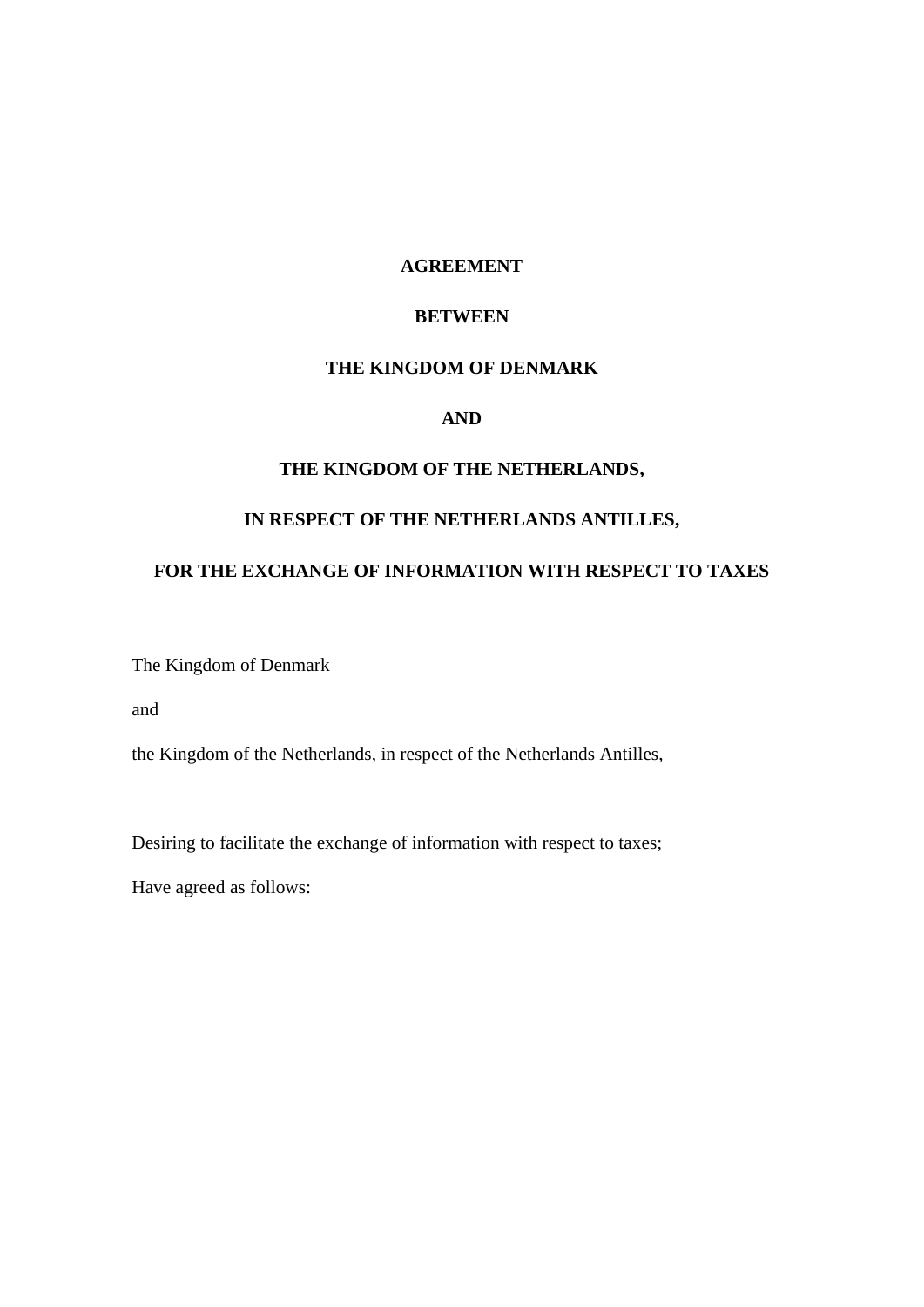#### **Article 1**

#### **Object and Scope of this Agreement**

1. The competent authorities of the Contracting Parties shall provide assistance through exchange of information that is foreseeably relevant to the administration and enforcement of the domestic laws of the Contracting Parties concerning taxes covered by this Agreement. Such information shall include information that is foreseeably relevant to the determination, assessment and collection of such taxes, the recovery and enforcement of tax claims, or the investigation or prosecution of tax matters. Information shall be exchanged in accordance with the provisions of this Agreement and shall be treated as confidential in the manner provided in Article 8. The rights and safeguards secured to persons by the laws or administrative practice of the Requested Party remain applicable to the extent that they do not unduly prevent or delay effective exchange of information.

2. As regards the Kingdom of the Netherlands, this Agreement shall apply only to the Netherlands Antilles.

#### **Article 2**

#### **Jurisdiction**

A Requested Party is not obligated to provide information which is neither held by its authorities nor in the possession or control of persons who are within its territorial jurisdiction.

#### **Article 3**

#### **Taxes Covered**

1. The taxes which are the subject of this Agreement are:

(a) in the Netherlands Antilles:

- the income tax (inkomstenbelasting);
- the wages tax (loonbelasting);
- the profit tax (winstbelasting);

- the surtaxes on the income and profit tax (opcenten op de inkomsten- en winstbelasting);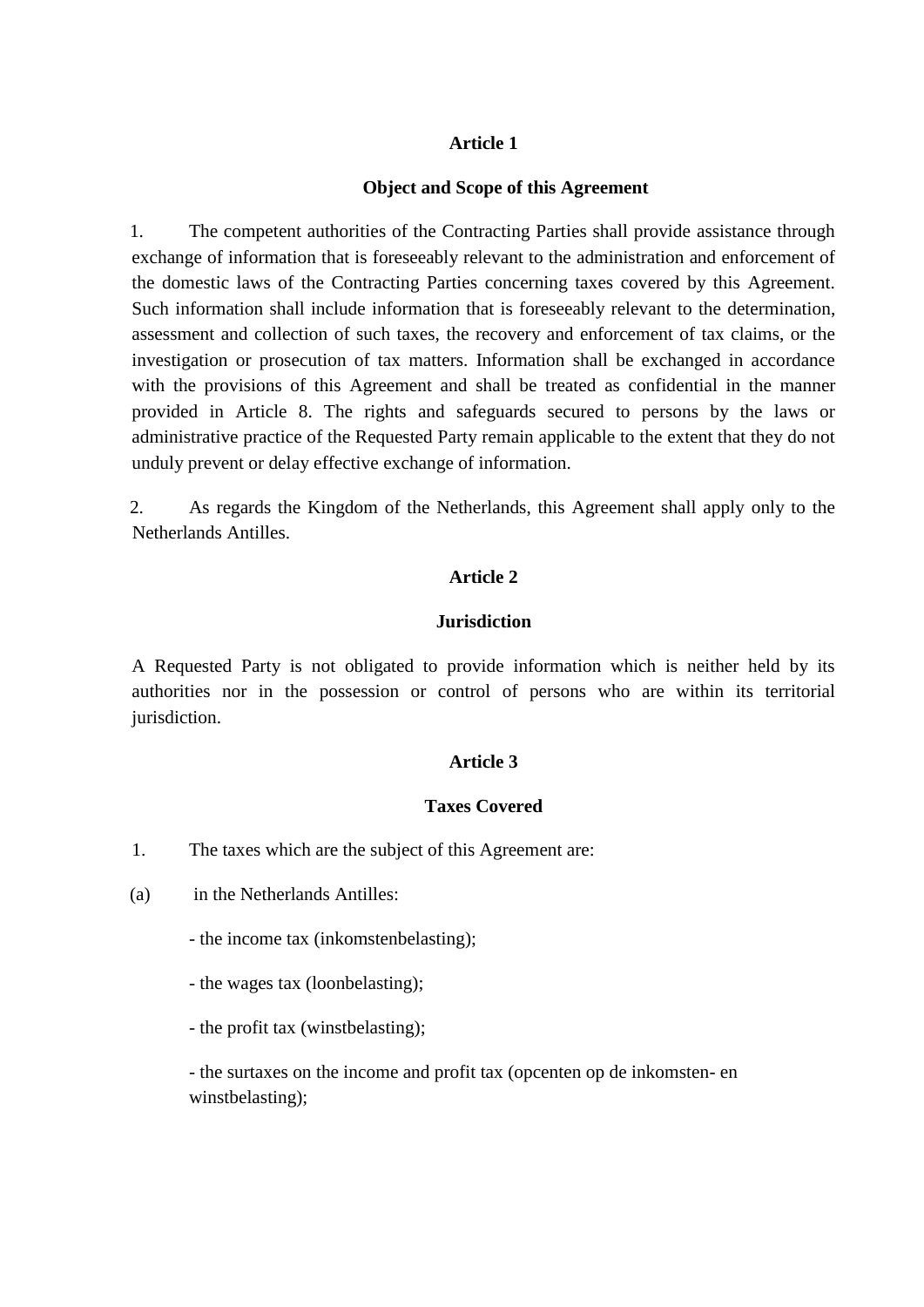(b) in Denmark:

- the income tax to the State (indkomstskatten til staten);

- the income tax to the municipalities (den kommunale indkomstskat).

2. This Agreement shall also apply to any identical taxes imposed after the date of signature of this Agreement in addition to or in place of the existing taxes. This Agreement shall also apply to any substantially similar taxes imposed after the date of signature of this Agreement in addition to, or in place of, the existing taxes if the competent authorities of the Contracting Parties so agree. Furthermore, the taxes covered may be expanded or modified by mutual agreement of the Contracting Parties in the form of an exchange of letters. The competent authorities of the Contracting Parties shall notify each other of any substantial changes to the taxation and related information gathering measures covered by this Agreement.

# **Article 4**

# **Definitions**

1. For the purposes of this Agreement, unless otherwise defined:

(a) the term 'Contracting Party' means the Kingdom of the Netherlands, in respect of the Netherlands Antilles, or the Kingdom of Denmark as the context requires;

(b) the term 'the Netherlands Antilles' means that part of the Kingdom of the Netherlands that is situated in the Caribbean Sea and consisting of the Island Territories of Bonaire, Curaçao, Saba, St. Eustatius and St. Maarten (Dutch part) including the territorial waters thereof and the part of the seabed and its subsoil under the Caribbean Sea over which the Kingdom of the Netherlands has sovereign rights in accordance with international law but excluding the part thereof relating to Aruba;

(c) the term 'Denmark' means the Kingdom of Denmark including any area outside the territorial sea of Denmark which in accordance with international law has been or may hereafter be designated under Danish laws as an area within which Denmark may exercise sovereign rights with respect to the exploration and exploitation of the natural resources of the sea-bed or its subsoil and the superjacent waters and with respect to other activities for the exploration and economic exploitation of the area; the term does not comprise the Faroe Islands and Greenland;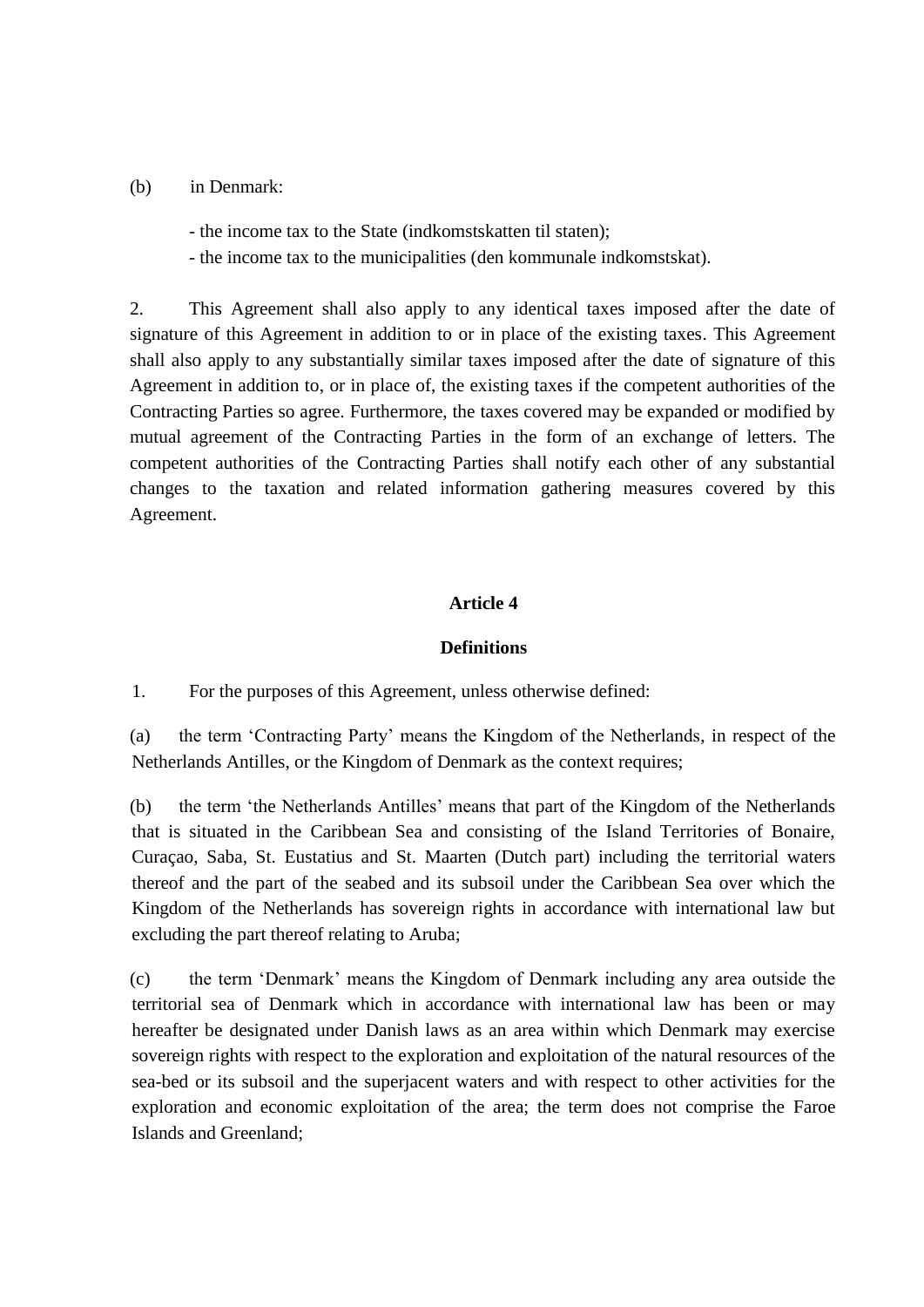(d) the term 'competent authority' means

(i) in the case of the Netherlands Antilles, the Minister of Finance or his authorized representative;

(ii) in the case of Denmark, the Minister for Taxation or his authorized representative;

- (e) the term 'person' includes an individual, a company and any other body of persons;
- (f) the term 'company' means any body corporate or any entity that is treated as a body corporate for tax purposes;

(g) the term 'publicly traded company' means any company whose principal class of shares is listed on a recognised stock exchange provided its listed shares can be readily purchased or sold by the public. Shares can be purchased or sold 'by the public' if the purchase or sale of shares is not implicitly or explicitly restricted to a limited group of investors;

(h) the term 'principal class of shares' means the class or classes of shares representing a majority of the voting power and value of the company;

(i) the term 'recognised stock exchange' means any stock exchange agreed upon by the competent authorities of the Contracting Parties;

(j) the term 'collective investment fund or scheme' means any pooled investment vehicle, irrespective of legal form. The term 'public collective investment fund or scheme' means any collective investment fund or scheme provided the units, shares or other interests in the fund or scheme can be readily purchased, sold or redeemed by the public. Units, shares or other interests in the fund or scheme can be readily purchased, sold or redeemed 'by the public' if the purchase, sale or redemption is not implicitly or explicitly restricted to a limited group of investors;

(k) the term 'tax' means any tax to which this Agreement applies;

(l) the term 'Applicant Party' means the Contracting Party requesting information;

(m) the term 'Requested Party' means the Contracting Party requested to provide information;

(n) the term 'information gathering measures' means laws and administrative or judicial procedures that enable a Contracting Party to obtain and provide the requested information;

(o) the term 'information' means any fact, statement or record in any form whatever;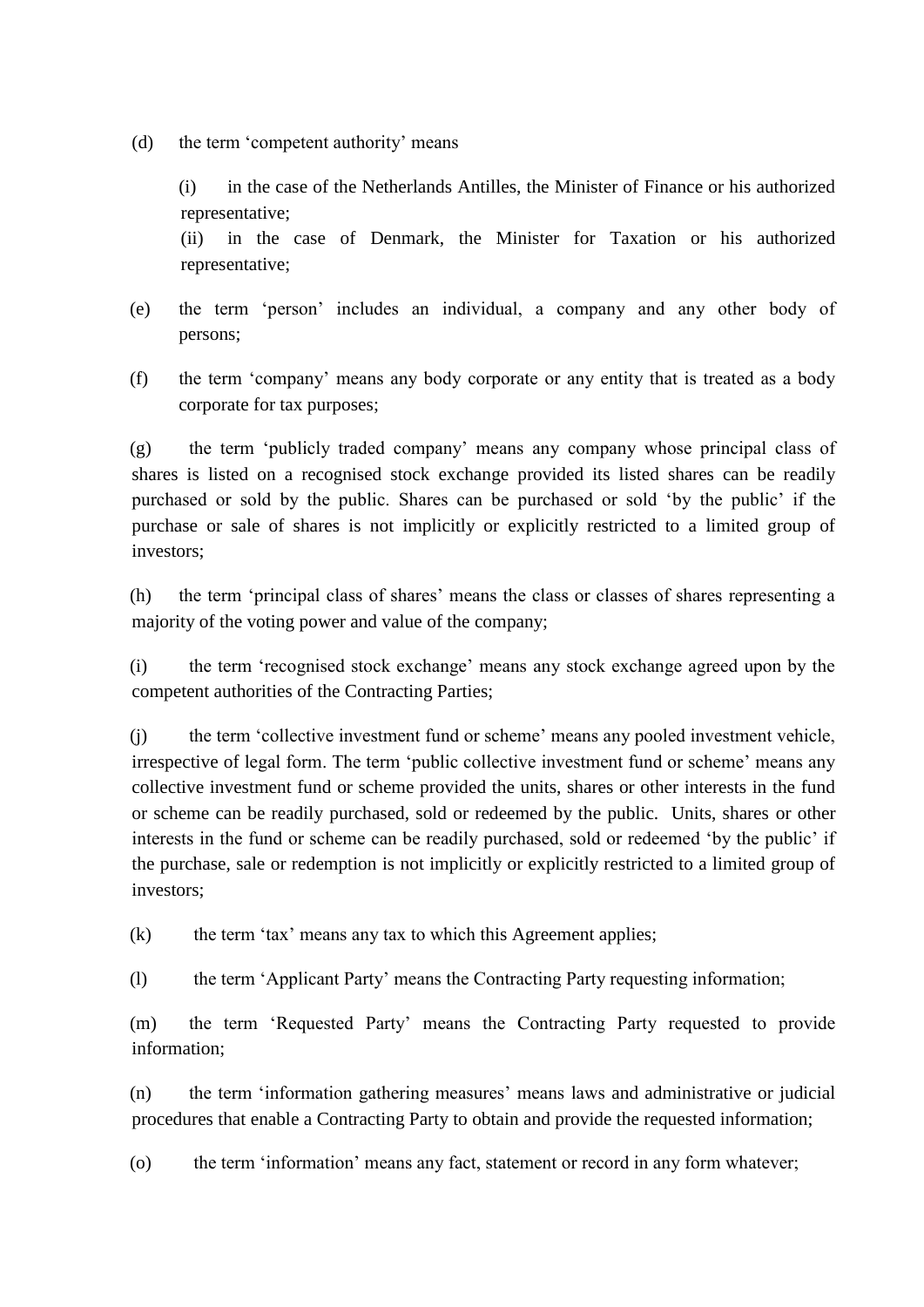(p) the term 'criminal laws' means all criminal laws designated as such under domestic law irrespective of whether contained in the tax law, the criminal code or other statues;

(q) the term 'criminal tax matters' means tax matter involving intentional conduct which is liable to prosecution under the criminal law of the Applicant Party.

2. As regards the application of this Agreement at any time by a Contracting Party, any term not defined therein shall, unless the context otherwise requires, have the meaning that it has at that time under the law of that Contracting Party, any meaning under the applicable tax laws of that Contracting Party prevailing over a meaning given to the term under other laws of that Contracting Party.

# **Article 5**

# **Exchange of Information upon Request**

1. The competent authority of the Requested Party shall provide upon request information for the purposes referred to in Article 1. Such information shall be exchanged without regard to whether the conduct being investigated would constitute a crime under the laws of the Requested Party if such conduct occurred in the Requested Party.

2. If the information in the possession of the competent authority of the Requested Party is not sufficient to enable it to comply with the request for information, that Requested Party shall use all relevant information gathering measures to provide the Applicant Party with the information requested, notwithstanding that the Requested Party may not need such information for its own tax purposes.

3. If specifically requested by the competent authority of an Applicant Party, the competent authority of the Requested Party shall provide information under this Article, to the extent allowable under its domestic laws, in the form of depositions of witnesses and authenticated copies of original records.

4. Each Contracting Party shall ensure that its competent authority for the purposes specified in Article 1 of this Agreement, has the authority to obtain and provide upon request:

(a) information held by banks, other financial institutions, and any person acting in an agency or fiduciary capacity including nominees and trustees;

(b) information regarding the ownership of companies, partnerships, trusts, foundations, 'Anstalten' and other persons, including, within the constraints of Article 2, ownership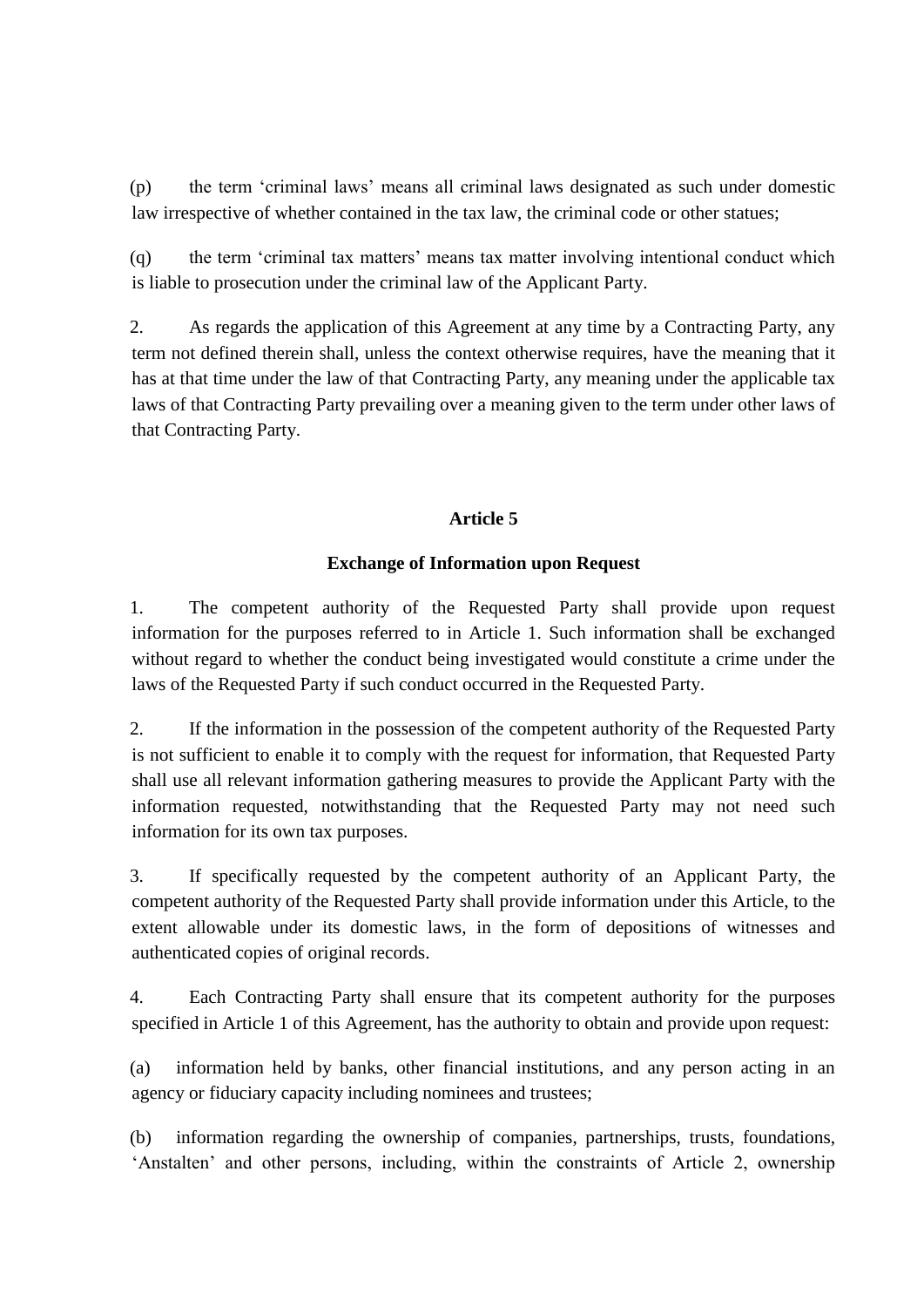information on all such persons in an ownership chain; in the case of trusts, information on settlors, trustees, beneficiaries and protectors; and in the case of foundations, information on founders, members of the foundation council and beneficiaries. Further, this Agreement does not create an obligation on the Contracting Parties to obtain or provide ownership information with respect to publicly traded companies or public collective investment funds or schemes unless such information can be obtained without giving rise to disproportionate difficulties.

5. The competent authority of the Applicant Party shall provide the following information to the competent authority of the Requested Party when making a request for information under this Agreement to demonstrate the foreseeable relevance of the information to the request:

(a) the identity of the person under examination or investigation;

(b) a statement of the information sought including its nature and the form in which the Applicant Party wishes to receive the information from the Requested Party;

(c) the tax purpose for which the information is sought;

(d) the grounds for believing that the information requested is held in the Requested Party or is in the possession or control of a person within the jurisdiction of the Requested Party;

(e) to the extent known, the name and address of any person believed to be in possession of the requested information;

(f) a statement that the request is in conformity with the law and administrative practices of the Applicant Party, that if the requested information was within the jurisdiction of the Applicant Party then the competent authority of the Applicant Party would be able to obtain the information under the laws of the Applicant Party or in the normal course of administrative practice and that the information request is in conformity with this Agreement;

(g) a statement that the Applicant Party has pursued all means available in its own territory to obtain the information, except those that would give rise to disproportionate difficulties.

6. The competent authority of the Requested Party shall forward the requested information as promptly as possible to the Applicant Party. To ensure a prompt response, the competent authority of the Requested Party shall:

(a) confirm receipt of a request in writing to the competent authority of the Applicant Party and shall notify the competent authority of the Applicant Party of deficiencies in the request, if any, within 60 days of the receipt of the request; and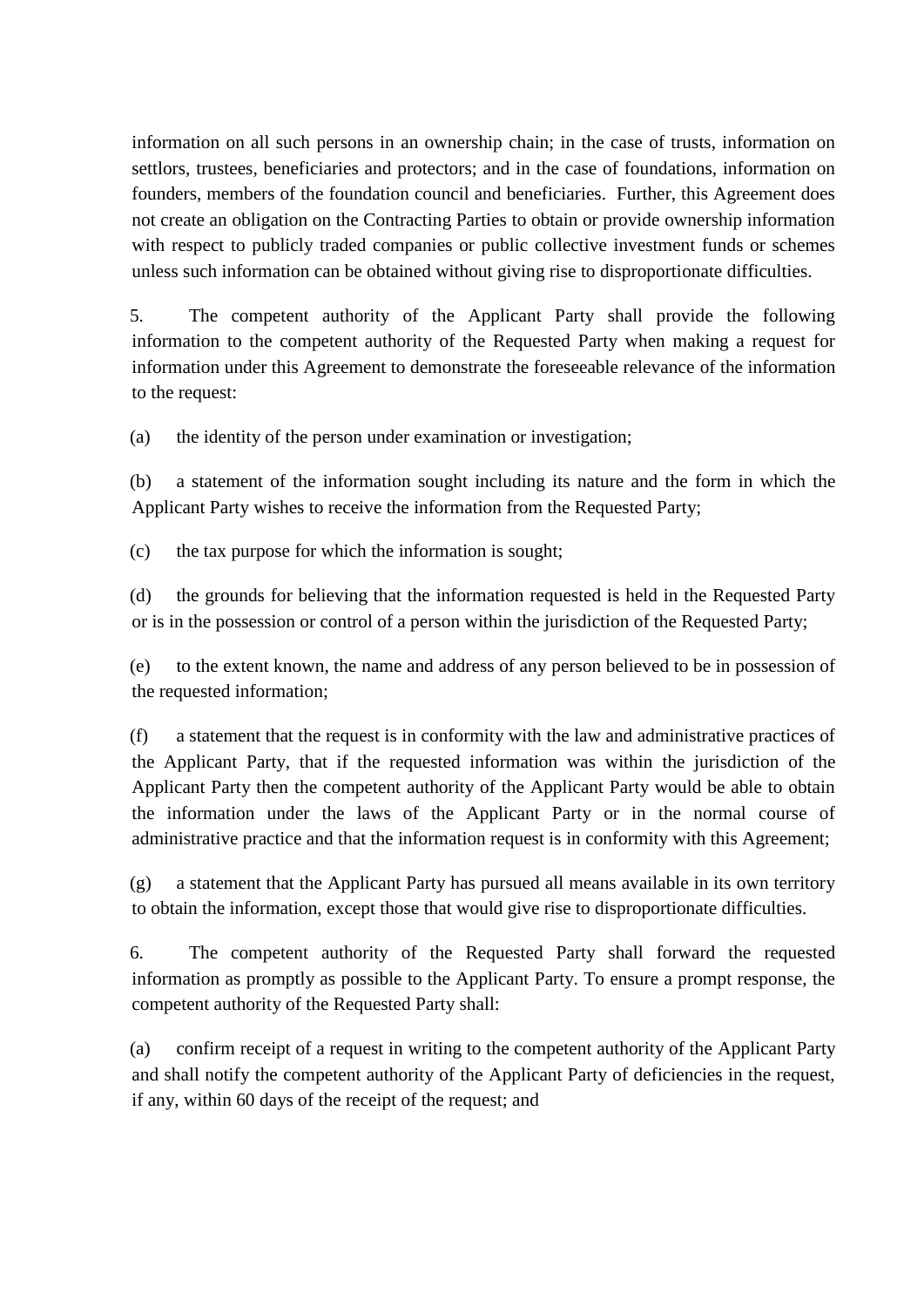(b) if the competent authority of the Requested Party has been unable to obtain and provide the information within 90 days of receipt of the request, including if it encounters obstacles in furnishing the information or it refuses to furnish the information, it shall immediately inform the Applicant Party, explaining the reason for its inability, the nature of the obstacles or the reasons for its refusal.

#### **Article 6**

#### **Tax Examinations Abroad**

1. A Contracting Party may allow representatives of the competent authority of the other Contracting Party to enter the territory of the first-mentioned Party to interview individuals and examine records with the written consent of the persons concerned. The competent authority of the second-mentioned Party shall notify the competent authority of the firstmentioned Party of the time and place of the meeting with the individuals concerned.

2. At the request of the competent authority of one of the Contracting Parties, the competent authority of the other Contracting Party may allow representatives of the competent authority of the first-mentioned Party to be present at the appropriate part of a tax examination in the second-mentioned Party.

3. If the request referred to in paragraph 2 is acceded to, the competent authority of the Contracting Party conducting the examination shall, as soon as possible, notify the competent authority of the other Party about the time and place of the examination, the authority or official designated to carry out the examination and the procedures and conditions required by the first-mentioned Party for the conduct of the examination. All decisions with respect to the conduct of the tax examination shall be made by the Party conducting the examination.

# **Article 7**

# **Possibility of Declining a Request**

1. The Requested Party shall not be required to obtain or provide information that the Applicant Party would not be able to obtain under its own laws for purposes of the administration or enforcement of its own tax laws. The competent authority of the Requested Party may decline to assist where the request is not made in conformity with this Agreement.

2. The provisions of this Agreement shall not impose on a Contracting Party the obligation to supply information which would disclose any trade, business, industrial,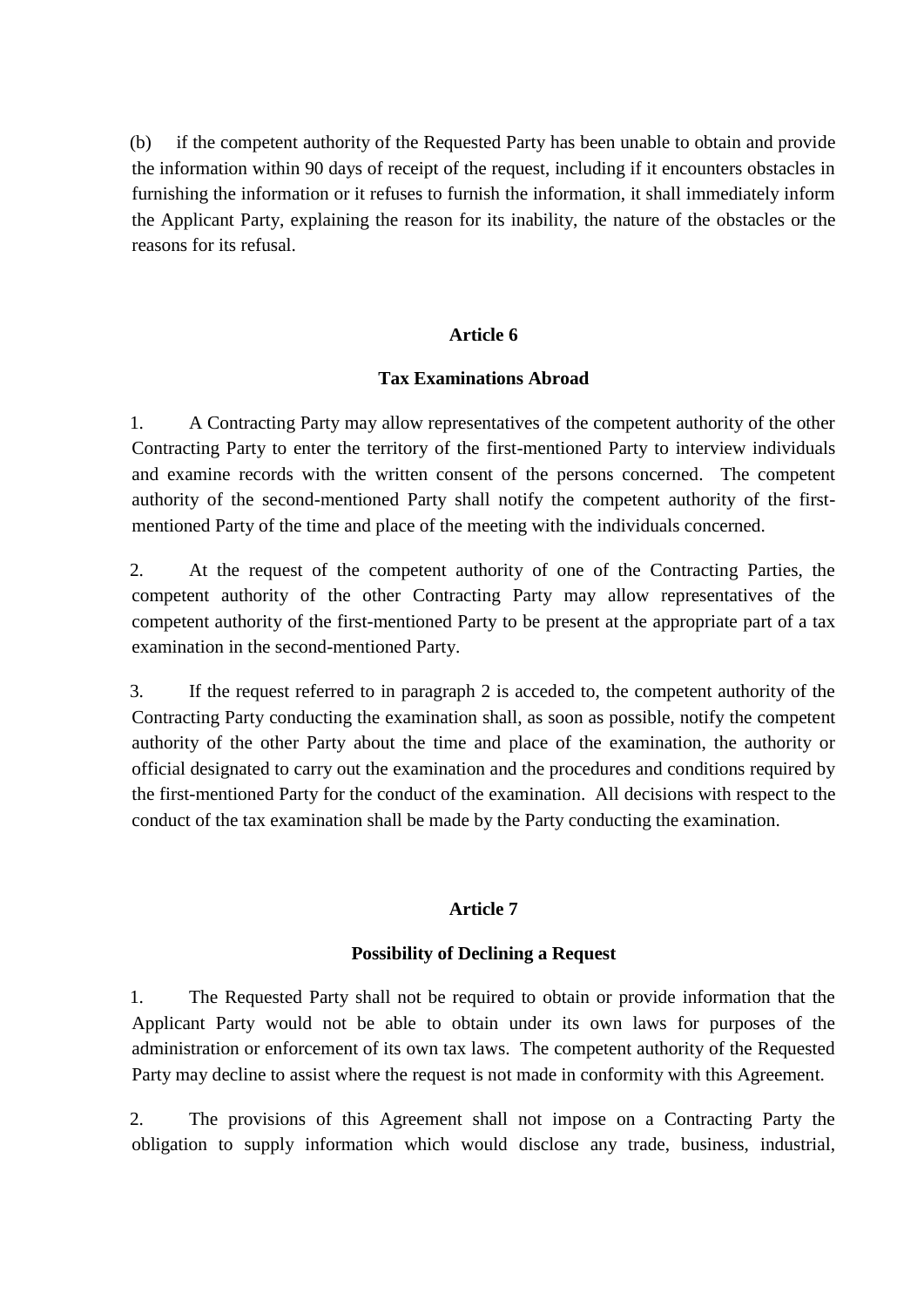commercial or professional secret or trade process. Notwithstanding the foregoing, information of the type referred to in paragraph 4 of Article 5 shall not be treated as such a secret or trade process merely because it meets the criteria in that paragraph.

3. The provisions of this Agreement shall not impose on a Contracting Party the obligation to obtain or provide information, which would reveal confidential communications between a client and an attorney, solicitor or other admitted legal representative where such communications are:

(a) produced for the purposes of seeking or providing legal advice; or

(b) produced for the purposes of use in existing or contemplated legal proceedings.

4. The Requested Party may decline a request for information if the disclosure of the information would be contrary to public policy (ordre public).

5. A request for information shall not be refused on the ground that the tax claim giving rise to the request is disputed by the taxpayer.

6. The Requested Party may decline a request for information if the information is requested by the Applicant Party to administer or enforce a provision of the tax law of the Applicant Party, or any requirement connected therewith, which discriminates against a national of the Requested Party as compared with a national of the Applicant Party in the same circumstances.

# **Article 8**

# **Confidentiality**

Any information received by a Contracting Party under this Agreement shall be treated as confidential and may be disclosed only to persons or authorities (including courts and administrative bodies) in the jurisdiction of the Contracting Party concerned with the assessment or collection of, the enforcement or prosecution in respect of, or the determination of appeals in relation to, the taxes covered by this Agreement. Such persons or authorities shall use such information only for such purposes. They may disclose the information in public court proceedings or in judicial decisions. The information may not be disclosed to any other person or entity or authority or any other jurisdiction without the express written consent of the competent authority of the Requested Party.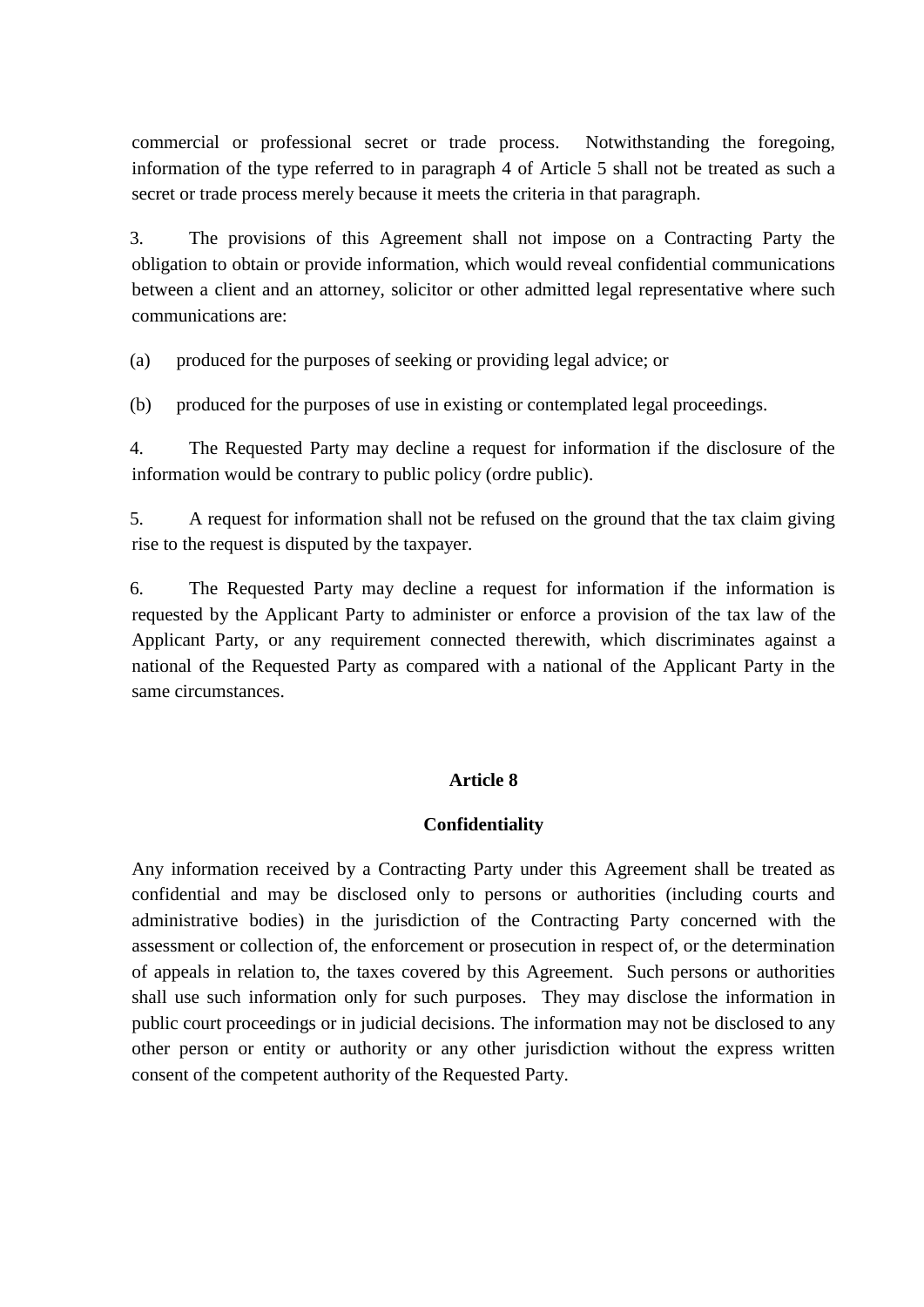#### **Article 9**

#### **Costs**

Unless the competent authorities of the Contracting Parties otherwise agree, ordinary costs incurred in providing assistance shall be borne by the Requested Party, and extraordinary costs incurred in providing assistance (including reasonable costs of engaging external advisors in connection with litigation or otherwise) shall be borne by the Applicant Party. At the request of either Contracting Party, the competent authorities shall consult as necessary with regard to this Article, and in particular the competent authority of the Requested Party shall consult with the competent authority of the Applicant Party in advance if the costs of providing information with respect to a specific request are expected to be significant.

#### **Article 10**

#### **Implementation Legislation**

The Contracting Parties shall enact any legislation necessary to comply with, and give effect to, the terms of this Agreement.

#### **Article 11**

#### **Mutual Agreement Procedure**

1. The competent authorities of the Contracting Parties shall jointly endeavour to resolve any difficulties or doubts arising as to the interpretation or application of this Agreement.

2. In addition to the endeavours referred to in paragraph 1, the competent authorities of the Contracting Parties may mutually determine the procedures to be used under Articles 5 and 6.

3. The competent authorities of the Contracting Parties may communicate with each other directly for the purposes of this Article.

#### **Article 12**

#### **Entry into Force**

1. This Agreement shall enter into force on the first day of the second month after the later of the dates on which each of the Contracting Parties has notified the other in writing, through diplomatic channels, that the internal procedures required by that Contracting Party for the entry into force of this Agreement have been complied with.